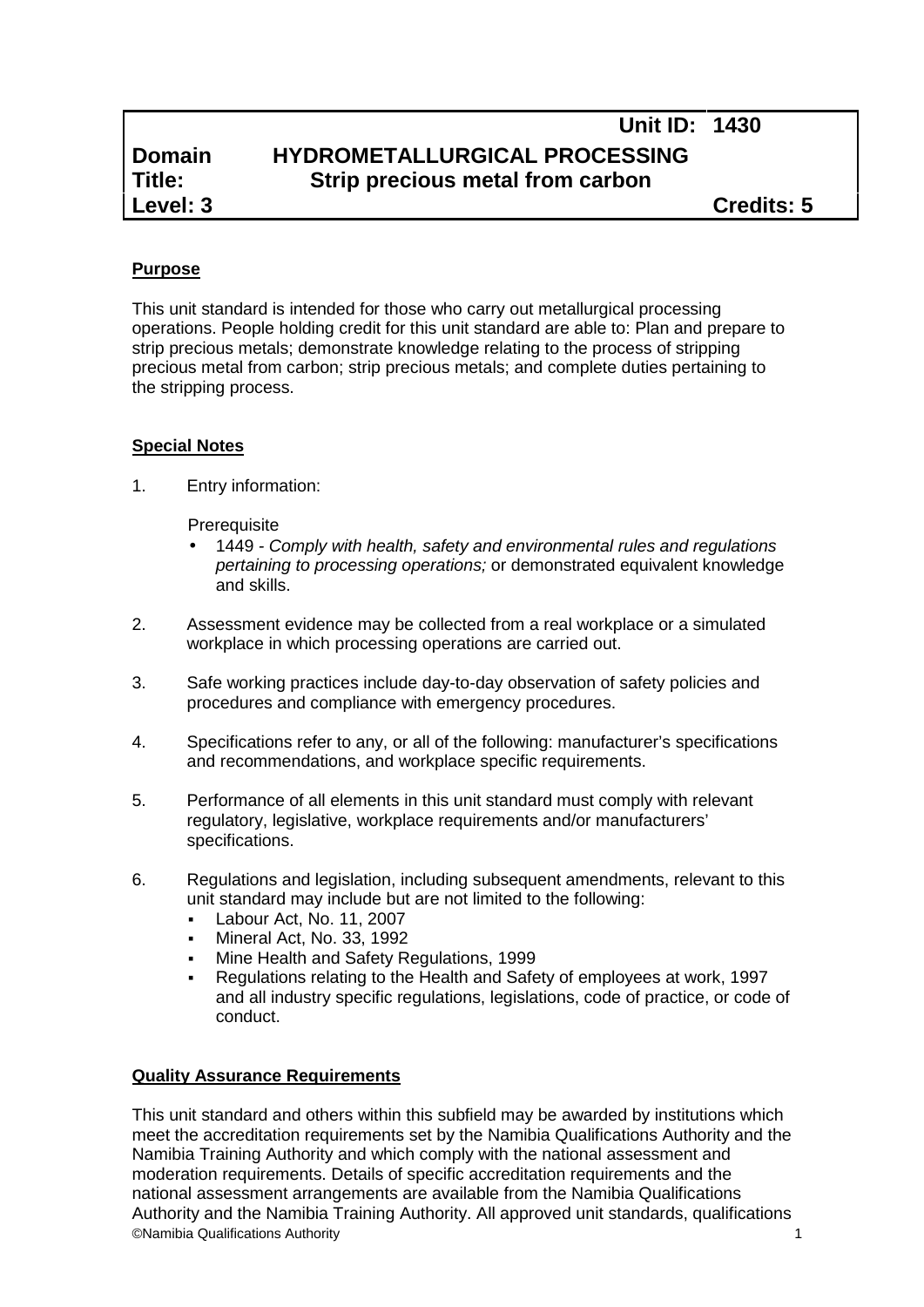and national assessment arrangements are available on the Namibia Training Authority website www.nta.com.na.

## **Elements and Performance Criteria**

## **Element 1: Plan and prepare to strip precious metals**

#### **Performance Criteria**

- 1.1 Work instructions, including plans, specifications, quality requirements and operational details are obtained, explained, clarified and applied to the allocated task.
- 1.2 Safety and security requirements, including personal protective clothing and equipment are obtained from the site safety plan, workplace policies and procedures, explained, and applied to the allocated task.
- 1.3 Equipment, tools, fuel, lubricants, attachments and accessories selected to carry out tasks are checked for consistency with the requirements of the job, their usability and any faults rectified or reported prior to commencement of work.
- 1.4 Environmental protection requirements are identified from the project environmental management plan and applied to the allocated task.
- 1.5 Work area is inspected and prepared according to workplace procedures.

#### **Element 2: Demonstrate knowledge relating to the process of stripping precious metal from carbon**

#### **Range**

Principal components include stripping system components; auxiliary systems; safety devices; and interlock systems.

#### **Performance Criteria**

- 2.1 The actions and conditions pertaining to a safe, healthy environment in the stripping process are described.
- 2.2 The importance of the stripping process is described in terms of achieving specified production requirements.
- 2.3 Hazards and associated risks are identified through relevant risk assessment procedures.
- 2.4 The principal components of the stripping process are identified and their functions described in terms of design and operational requirements.
- 2.5 The communication requirements pertaining to the leaching process are described.
- 2.6 Corrective actions, in case of sub-standard conditions and problems be encountered, are described.